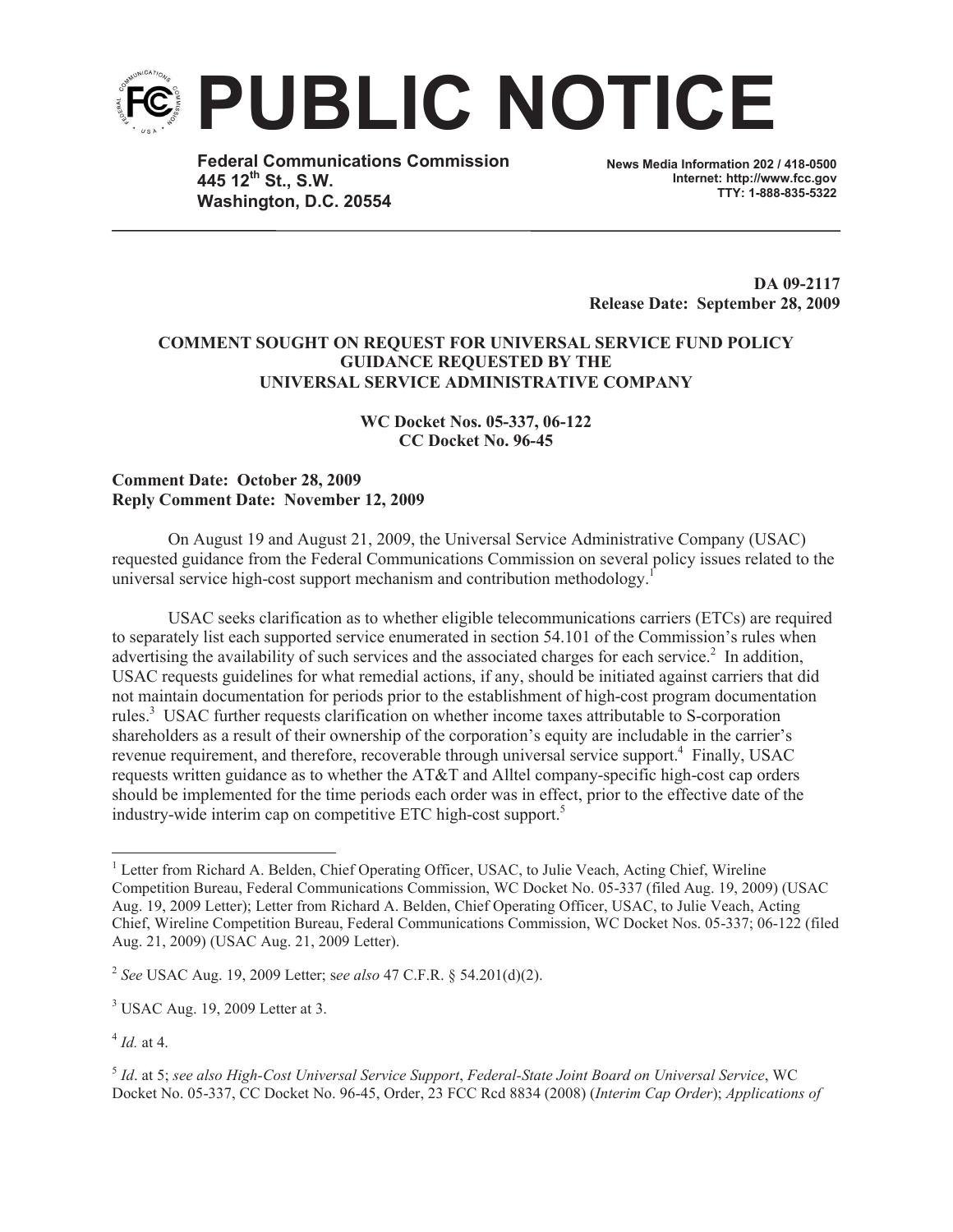Concerning universal service fund contribution methodology, USAC requests guidance on three issues.<sup>6</sup> First, USAC requests clarification of the reporting requirements for prepaid calling card revenue.<sup>7</sup> Second, USAC seeks guidance on the classification of Asynchronous Transfer Mode (ATM) and Frame Relay revenue.<sup>8</sup> Third, USAC requests direction on the classification of Virtual Private Network and Dedicated Internet Protocol telecommunications services.<sup>9</sup>

Interested parties may file **comments on or before October 28, 2009**, and **reply comments on or before November 12, 2009**. All pleadings are to reference **WC Docket Nos. 05-337 and 06-122 and CC Docket No. 96-45**. Comments may be filed using the Commission's Electronic Comment Filing System (ECFS), or by filing paper copies. $10$ 

- Electronic Filers: Comments may be filed electronically using the Internet by accessing the ECFS: http://www.fcc.gov/cgb/ecfs/. Filers should follow the instructions provided on the website for submitting comments.
- For ECFS filers, if multiple docket or rulemaking numbers appear in the caption of this proceeding, filers must transmit one electronic copy of the comments for each docket or rulemaking number referenced in the caption. In completing the transmittal screen, filers should include their full name, U.S. Postal Service mailing address, and the applicable docket or rulemaking number. Parties may also submit an electronic comment by Internet e-mail. To get filing instructions, filers should send an e-mail to ecfs@fcc.gov, and include the following words in the body of the message, "get form." A sample form and directions will be sent in response.
- Paper Filers: Parties who choose to file by paper must file an original and four copies of each filing. If more than one docket or rulemaking number appears in the caption of this proceeding, filers must submit two additional copies for each additional docket or rulemaking number.

Filings can be sent by hand or messenger delivery, by commercial overnight courier, or by firstclass or overnight U.S. Postal Service mail (although we continue to experience delays in receiving U.S. Postal Service mail). All filings must be addressed to the Commission's Secretary, Office of the Secretary, Federal Communications Commission.

 $6$  USAC Aug. 21, 2009 Letter.

7 *Id*.

8 *Id*. at 2.

9 *Id*. at 2-3.

*ALLTEL Corporation, Transferor, and Atlantis Holdings LLC, Transferee For Consent to Transfer Control of Licenses, Leases and Authorizations*, WT Docket No. 07-185, Memorandum Opinion and Order, 22 FCC Rcd 19517 (2007) (*ALLTEL-Atlantis Order*); *Applications of AT&T Inc. and Dobson Communications For Consent to Transfer Control of Licenses and Authorizations File Nos. 003092368 et al.*, WT Docket No. 07-153, Memorandum Opinion and Order, 22 FCC Rcd 20295 (2007) (*AT&T-Dobson Order*).

<sup>10</sup> *See Electronic Filing of Documents in Rulemaking Proceedings*, GC Docket No. 97-113, Report and Order, 13 FCC Rcd 11322 (1998).